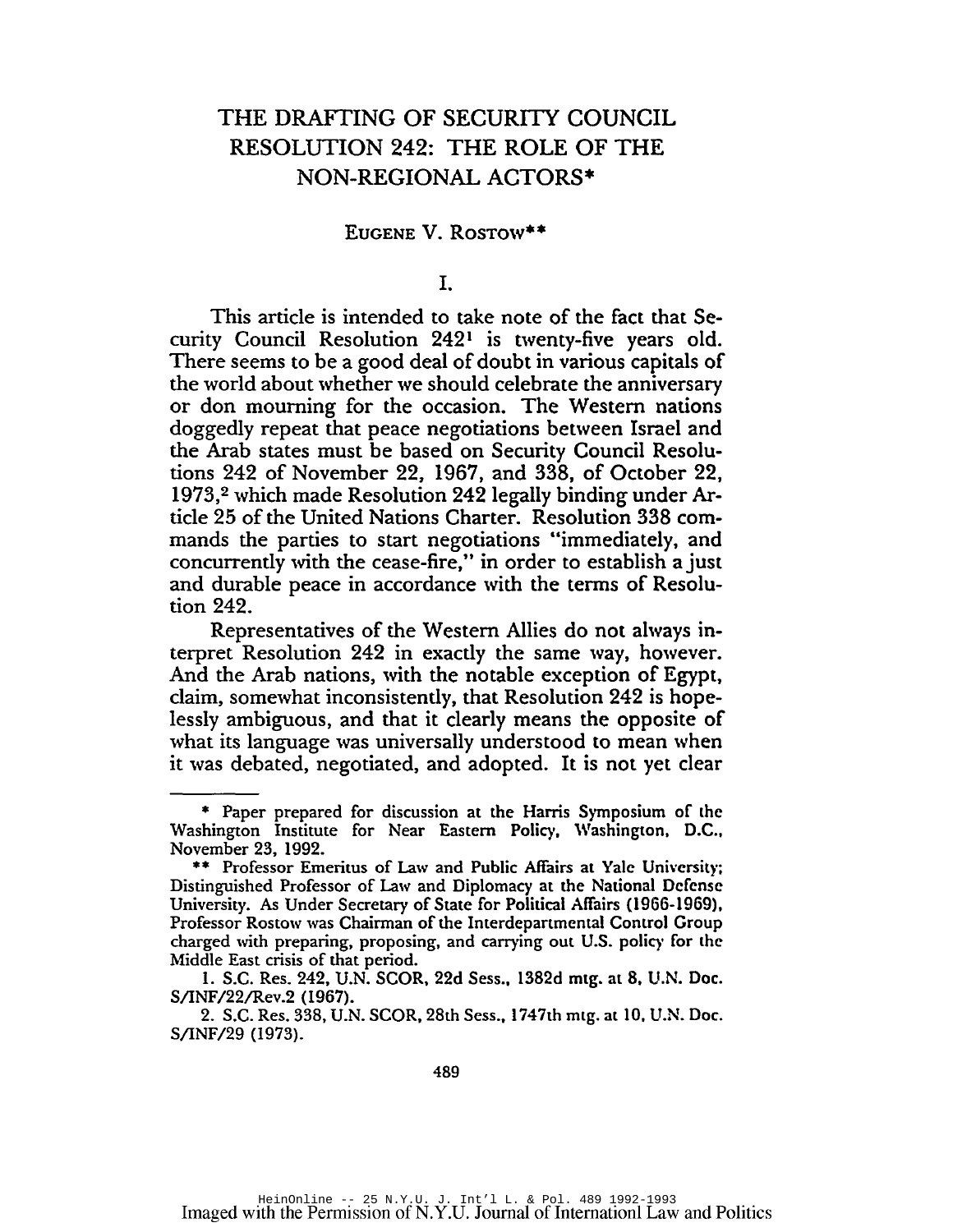whether Russia and the other successor states of the Soviet Union have abandoned the pre-Gorbachev Soviet position on Resolution 242, which was identical with that of the Arabs.

While most Israelis agree that Israel should continue to pursue the goal of formal peace with its neighbors, even at a comparatively high price in territorial concessions, an increasing number of Israelis doubt whether any Arabs are willing to follow President Sadat's example by making peace on terms compatible with the Security Council resolutions. They argue that Israel should be content with the status quo of the 1949 Armistice, $3$  as it has been modified by the Egyptian-Israeli Peace Treaty<sup>4</sup> — that is, that Israel should continue to occupy the West Bank, the Gaza Strip, and the Golan Heights. As a result of the increasing slaughter of Arabs (and Jews) by Arabs in the West Bank and the Gaza Strip, there has also been an increase in the number of Israelis willing to consider massive expulsions of Palestinian Arabs from the occupied territories.

If the Middle East peace process survives the next few months, there is a further reason for the diplomats to stick closely to Resolutions 242 and 338: they are the only documents setting out principles for peacemaking on which Israel, its Arab neighbors, and the Security Council have formally agreed. They were the basis for the successful peace between Israel and Egypt in 1979. And there is little possibility that the parties and the Security Council could reach agreement on a substitute agenda.

I should make my own position clear. I remain of the opinion that Resolution 242 was a wise judgment when it was negotiated and adopted in 1967, and that it still provides a fair basis for a fair peace, if the parties apply the twin resolutions in strict conformity with their terms. Moreover, the conditions of world politics ought to favor a general peace between Israel and the Arab states. In the aftermath of the Soviet collapse, China, India, the East European states, Rus-

*<sup>3.</sup> See* General Armistice Agreement, Feb. 24, 1949, Egypt-Isr., 42 *V.N.T.S.* 251 [hereinafter Egyptian-Israeli General Armistice Agreement); General Armistice Agreement, Mar. 23, 1949, Isr.-Leb., 42 *V.N.T.S. 287;* General Armistice Agreement, Isr.-Jordan, Apr. 3, 1949,42 *V.N.T.S. 302;* General Armistice Agreement, July 20, 1949, Isr.-Syria, 42 *V.N.T.S. 327.*

<sup>4.</sup> Treaty of Peace, March 26, 1979, Egypt-Isr., 18 I.L.M. 362.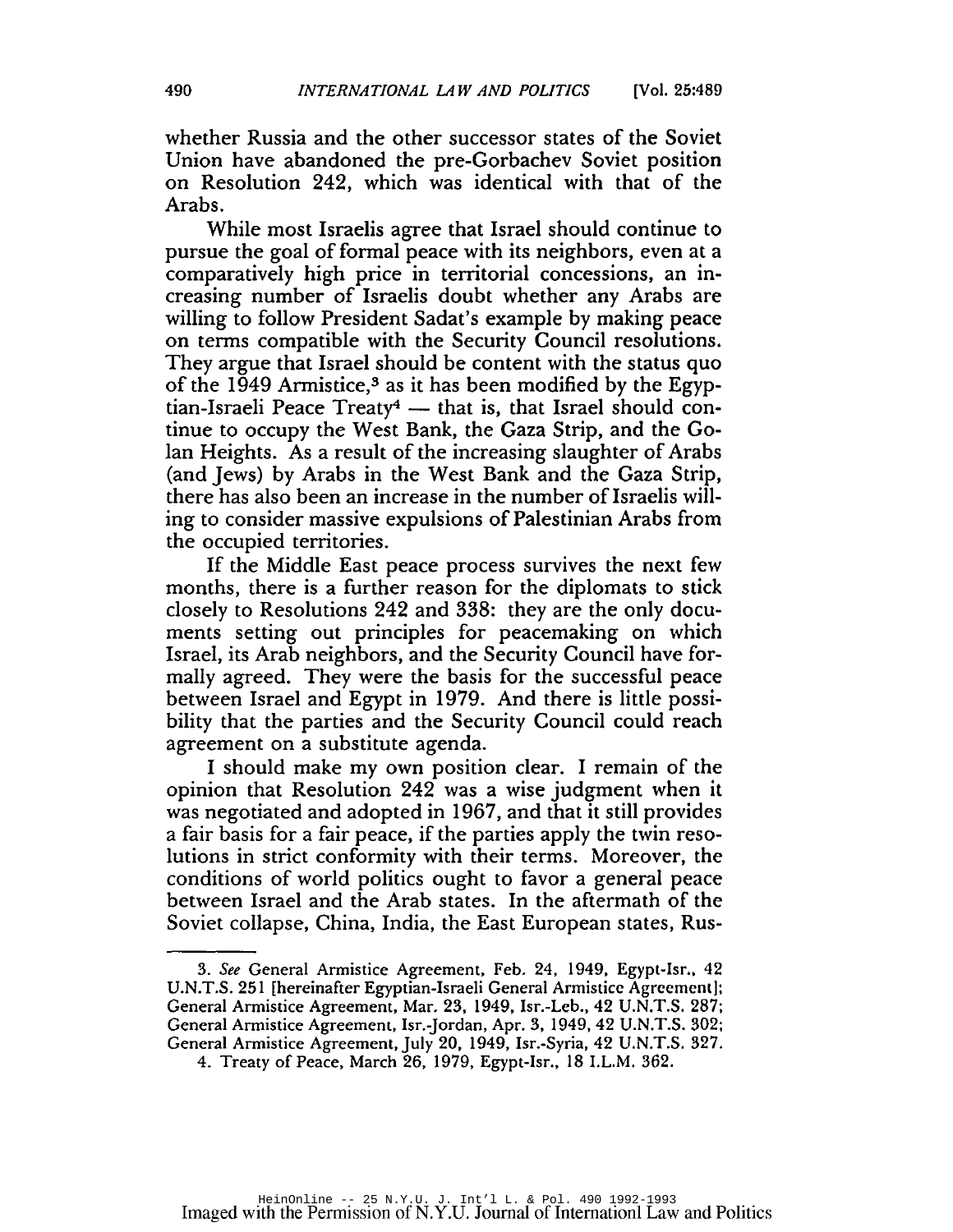sia, and most of the successor states of the former Soviet Union have established diplomatic relations with Israel. Jordan has recently indicated it is seriously considering the same course, and even Syria seems to be moving in the same direction. This trend leaves the Arab population of the West Bank and the Gaza Strip (often wrongly called "the" Palestinians) more and more isolated politically. There never will be a more propitious time for them to make peace.

In contrast with my view, Jon Kimche, a serious Israeli commentator, has concluded that the continuing presence of Resolution 242 as a source of reference has become a major obstacle to peace negotiations in the vastly changed political climate. He writes that:

[Resolution 242] was cobbled together in 1967 as a stop-gap to prevent the United Nations from doing something silly in the wake of the Six Day War. It served its purpose then. It has done its duty. It should now be allowed to rest in peace and obscurity like so many other resolutions. The prospect for peace in 1992 and 1993 is too real to allow it to be further blocked by the ghost of Resolution 242. There should now be an international ban on all further reference to this outdated symbol of U.N. indecision.5

This view is exemplified by the statement made earlier in the article that Resolution 242 "provides a convenient alibi for all who do not want peace."6

II.

Before addressing the role of the non-regional actors in the negotiations which led to Resolution 242, we should recall the circumstances which produced the Six Day War, for those circumstances profoundly affected the terms of the agreement embodied in Resolution 242.

It is often said that the Six Day War was brought about by accident or miscalculation, or by mutual misunderstanding. This is not the case. The Six Day War was a war of Arab

<sup>5.</sup> Jon Kimche, *Arab-Israeli Peace-The End of Resoluti01l 2-12,* MID-STREAM, Nov. 1992, at 2, 6.

*<sup>6.</sup> Id.*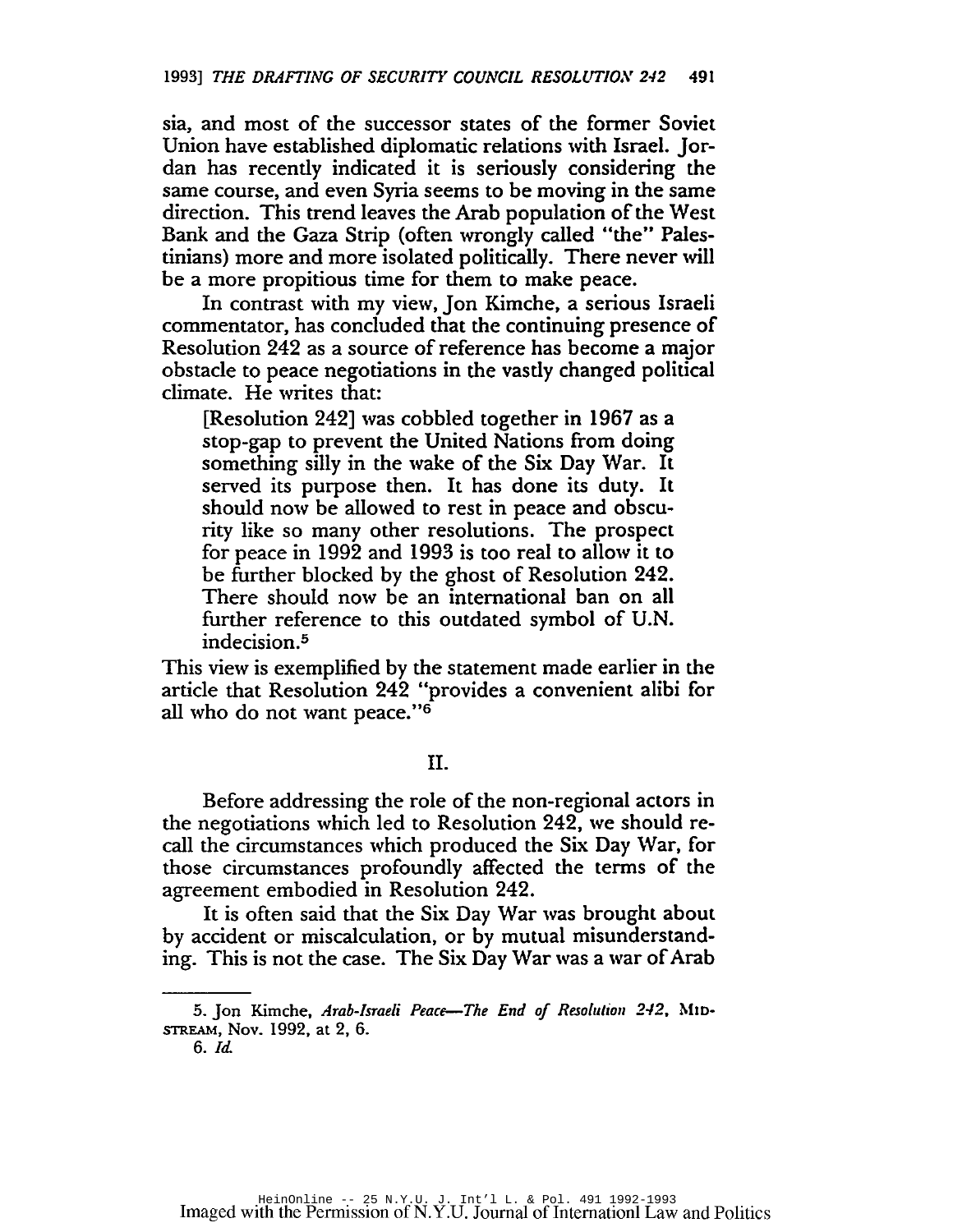and, particularly, of Syrian and Egyptian aggression deliberately incited by the Soviet Union. A CIA cable, recently declassified in sanitized form, sums up the situation as the United States and the Western Allies experienced it during the late spring of 1967. The cable reports a conversation between a CIA officer and a medium-level Soviet official (neither of whom is identified in the document):

1. The Soviet [official] told [his interlocutor] that there had been "miscalculations" by the Soviets and by the Arabs. The Soviets overestimated the Arabs' ability to employ their substantial military strength against the Israelis while the Arabs over-rated their own strength and underrated the Israeli military capability and determination to win. When [the] source asked if that meant that the Soviets had encouraged the Arabs in their hostile attitude towards Israel, the Soviet official replied affirmatively, stating that the USSR had wanted to create another trouble spot for the United States in addition to the one already existing in Vietnam. The Soviet aim was to create a situation in which the US would become seriously involved, economically, politically, and possibly even militarily, and in which the US would suffer serious political reverses as a result of its siding against the Arabs. This grand design, which envisaged a long war in the Middle East, misfired because the Arabs failed completely and the Israeli blitzkrieg was so decisive. Faced with this situation, the Soviets had no alternative but to back down as quickly and gracefully as possible so as not to appear the villains of the conflict.

2. The Soviet [official] thought that Nasser must go and that he would most probably be assassinated in the near future by his own disillusioned people. He said that Nasser's charge that US and British aircraft had aided the Israeli forces was a desperate attempt to save face in the Arab world after suffering a humiliating military defeat, and that no one, certainly not the USSR, believed the charge. In a final comment, the Soviet [official] said the war has shown that the Arabs are incapable of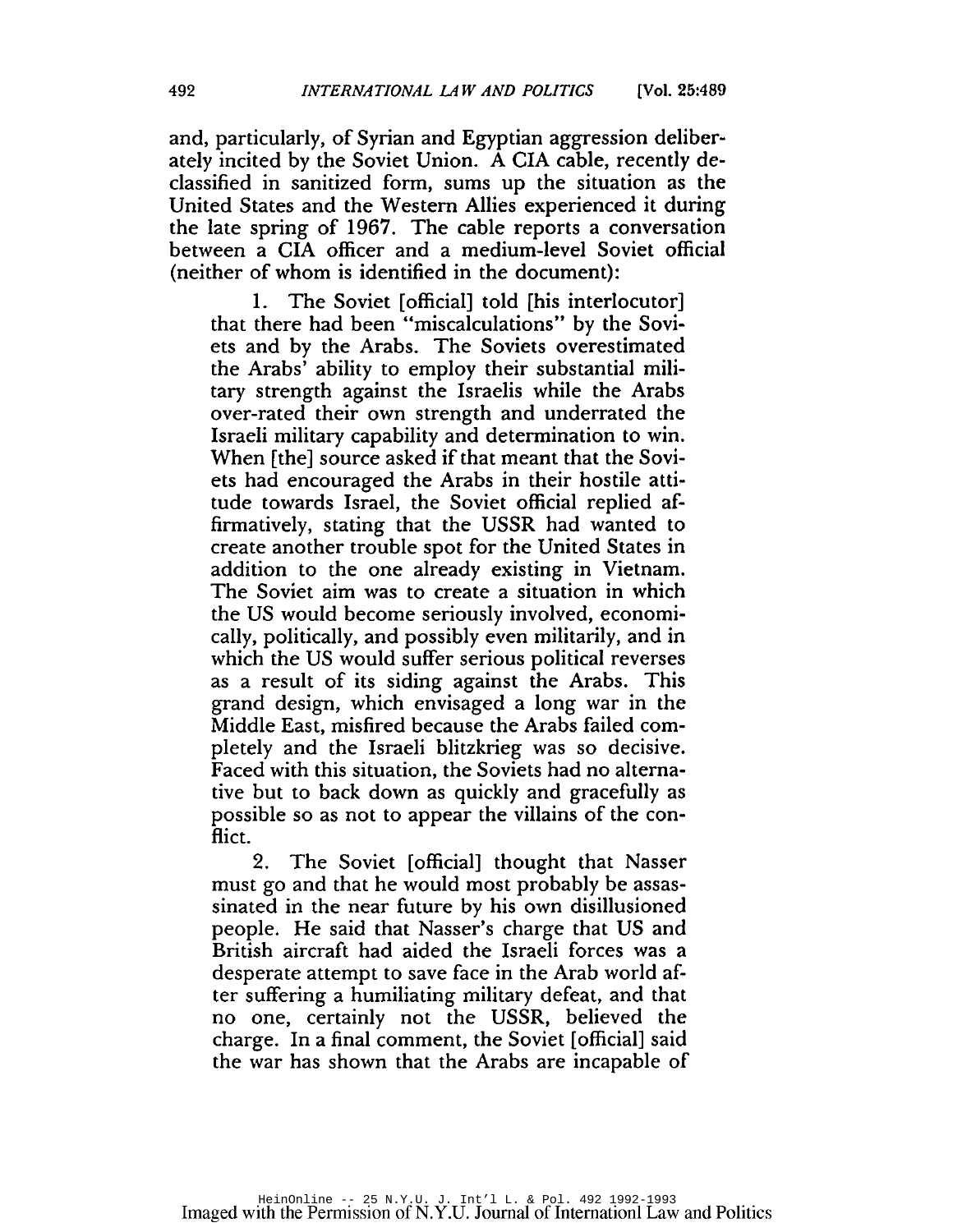unity even when their vital interests are at stake.<sup>7</sup>

Apart from supplying arms and military advisers to the Arabs on a large scale, the Soviet effort to incite the War consisted mainly of the deliberate dissemination of false intelligence. Given the emotional intensity of the Arab sense of grievance about the existence of Israel, the Soviet program of disinformation was the equivalent of throwing gasoline on a fire.

There had been active friction between Syria and Israel since September 1966, focussed largely on water rights and guerrilla activities. The United States was host to an international conference entitled "Water for Peace," scheduled to convene in Washington D.C. at the end of May 1967. In order to calm the situation and head off possible Israeli retaliation against Syria, the United States sought a Security Council resolution directed against Syria. Negotiations at the United Nations in New York produced what the United States thought was a Soviet-American agreement on a compromise resolution that was so watered down that criticism of Syria was almost invisible. The Soviet permanent representative at the Security Council then vetoed the resolution we believed he had promised to support.

I have often wondered in retrospect whether it was a mistake for the United States to have invested so much time and effort in the project of the Security Council resolution. A sharp Israeli attack on Syria in the fall of 1966 might well have been a more effective deterrent than the pitiful fiasco in the Security Council.

One of the most important factors in the coming of the War was the development of a feverish convictibn among the Arab masses that their armies could defeat the Israelis and thus avenge their earlier defeats. They excused their defeats in 1948 and 1949 because of their faulty intelligence about Israeli capabilities, and attributed their defeat in 1956 to British and French participation in the War.<sup>8</sup>

From September 1966 until the outbreak of war in June

<sup>7.</sup> Cable from CIA to White House Situation Room (June 1967) (on file at LB] Library, Austin, Texas, Doc. No. 84 Ii, Case No. 82-156).

*<sup>8.</sup> See, e.g.,* Speech by President Nasser on Closing of the Gulf of Aqaba (May 22, 1967), *in* 3 THE ARAB-IsRAELI CONFLICT 723-29 (John Norton Moore ed., 1974}.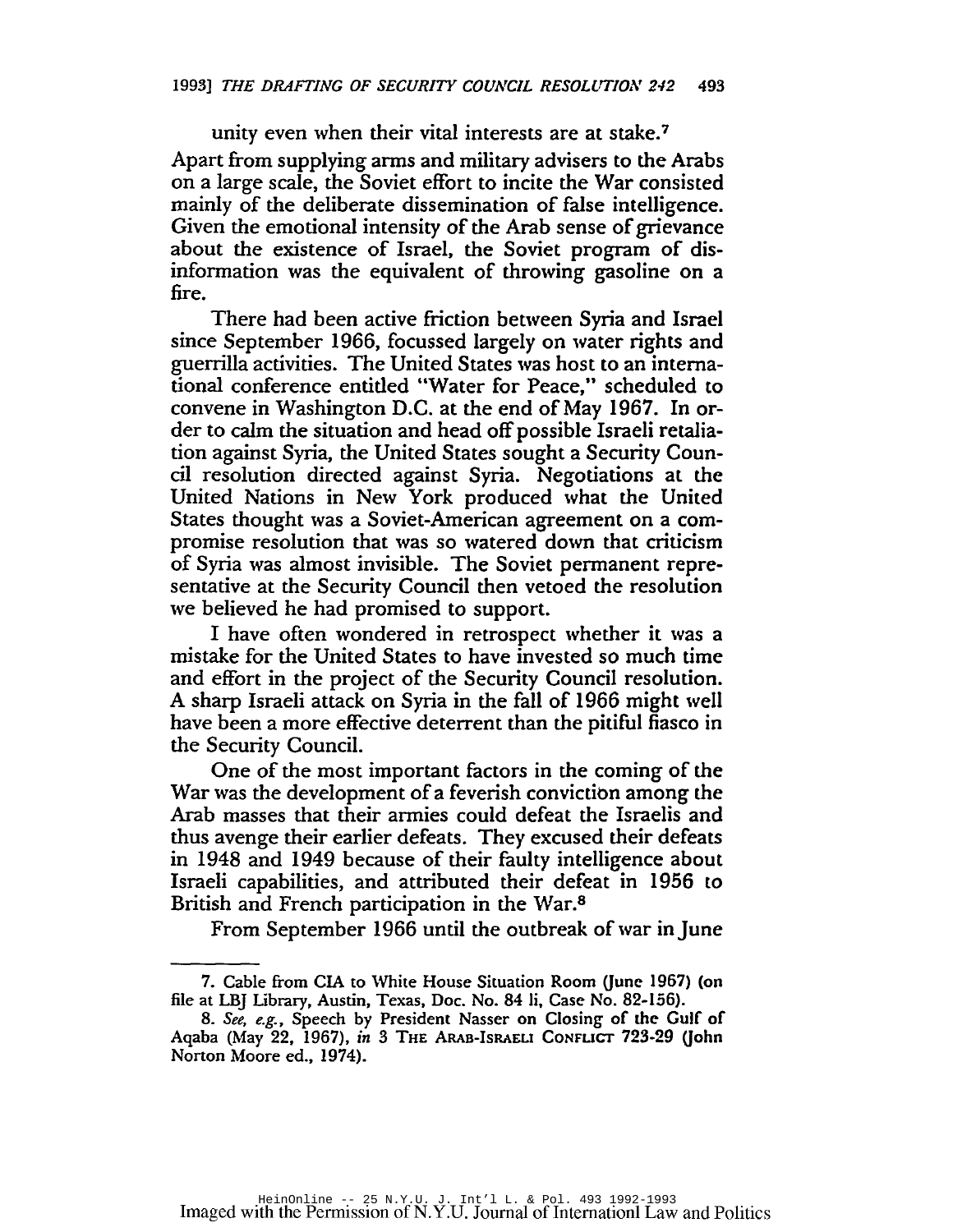1967, the situation became more and more threatening, as attacks on Israel, largely from Syria and Jordan, increased in number and severity, and Israeli counter-moves against those attacks increased correspondingly. During the spring of 1967, the Soviet Union began to spread false reports that Israel was planning to attack Syria, and that it had mobilized twelve or fourteen brigades near the Golan Heights for the purpose. There was no truth in these reports, as we knew from our own military attachés and the reports of the U.N. forces in Israel. But the Soviets kept repeating these charges with emphasis and urgency, not simply as rumors to be spread in bazaars, but as formal diplomatic demarches to Egypt and the other Arab countries, and to Israel. The Israelis offered to take the Soviet Ambassador to Israel on an inspection trip of the area, but he refused.9

The Soviet program of disinformation began to have far-reaching effects. Arab radio stations and newspapers taunted President Nasser, saying that although he claimed to be the big brother of the Arab people, Israel was about to bash Syria, and he was doing nothing.<sup>10</sup> Sensitive to criticism that touched his pan-Arab nerve, Nasser responded with great rhetorical vigor, and then with what soon became a mobilization. First, he promised to fight if Syria were attacked. These cries merged, however, with the broader promises to lead a holy war against Israel and throw the Jews into the sea. Soon Arab troops from Algeria and Iraqjoined Egyptian, Syrian, Saudi, and Jordanian forces in a ring around Israel.<sup>11</sup>

As the threat of another Arab war against Israel became obvious during the early spring of 1967, the United States, Great Britain, and their allies undertook active diplomatic steps to resolve what was more and more visibly a crisis. The American reaction to the course of events was a classic demonstration of the diplomatic style of President Johnson and

*<sup>9.</sup> See* SYDNEY D. BAILEY, FOUR ARAB-IsRAELI WARS AND THE PEACE PROCESS 190 (3d ed. 1990).

*<sup>10.</sup> See* EUGENE V. ROSTOW, LAw, POWER, AND THE PURSUIT OF PEACE 77 (1968).

<sup>11.</sup> Eugene V. Rostow, *The Perils of Positivism: A Response to Professor Quigley,* 2 DUKE J. COMPo & INT'L L. 229, 232 (1992). *See also Report of the Secretary-General on the Situation in the Near East,* U.N. SCOR, 22d Sess.• Supp. for Apr.-June 1967, at 109, U.N. Doc. S/7896 (1967).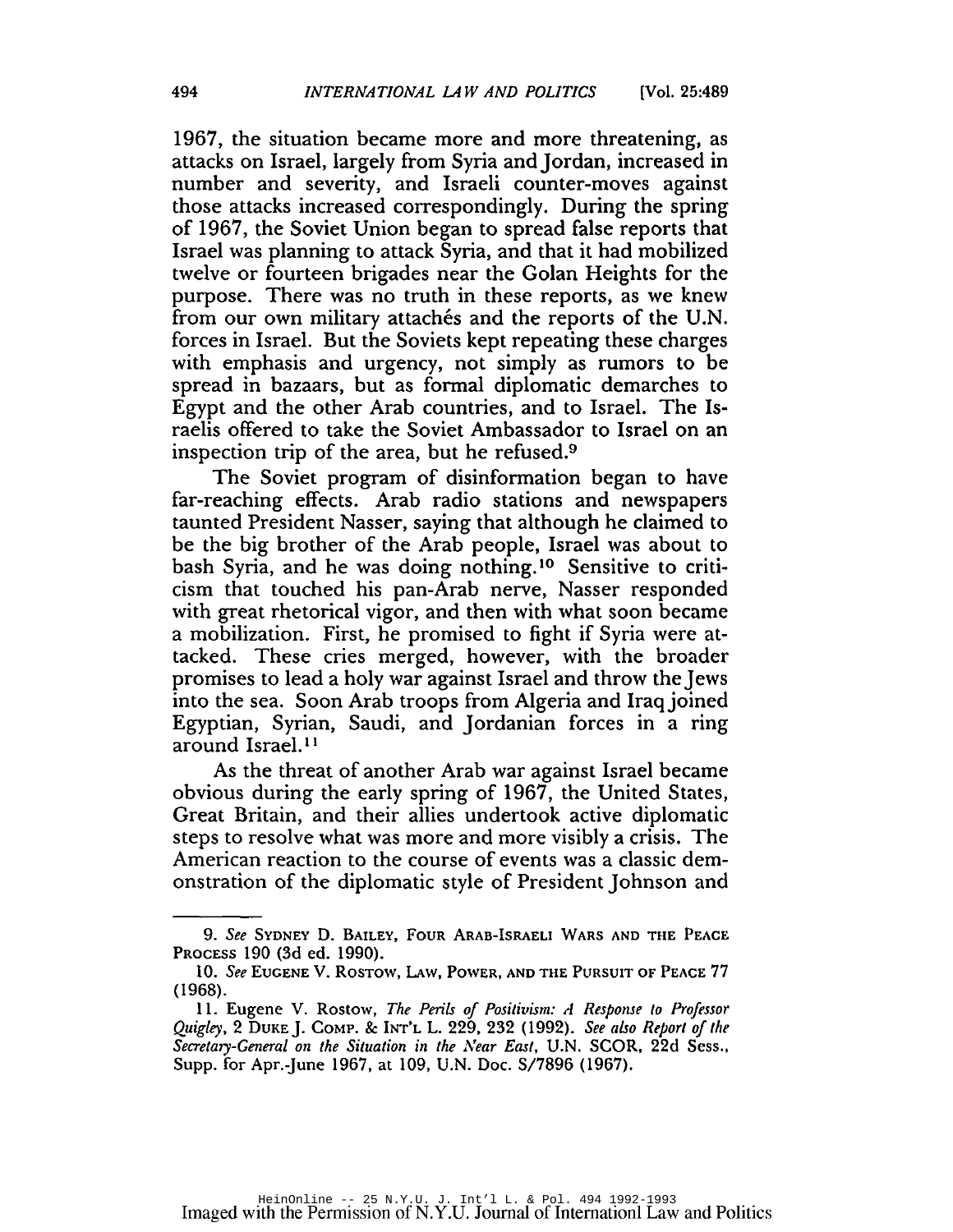Secretary of State Rusk. That style was characterized by careful preparation and a long-term perspective, and involved sustained and energetic consultations with everyone affected or involved. It was common for President Johnson, discussing a proposal from the bureaucracy, to ask: "If we do what you recommend, where will we be in twenty years? Let's think it over, and meet again on Friday." Both Rusk and Johnson had a great deal of experience with Middle Eastern questions, Rusk as an Assistant Secretary of State in the Truman administration, Johnson as Democratic Majority Leader and Chairman of the Senate Armed Services Committee during the Eisenhower years. Johnson had played an active and important role in the diplomatic settlement after the Suez War of 1956.

A high-level control committee was set up within the United States Government at the under secretary level to consider, prepare, and propose policies the United States and its allies might pursue in concert, both in the United Nations forum and independently as well. A special committee was appointed under the chairmanship of Ambassador Julius Holmes to appraise Soviet Middle East policy. The committee concluded that the purpose of the Soviet drive in the Middle East was to exploit Arab hostility to the existence of Israel as a weapon which could enable them not only to gain control of the oil reserves of the area, but also to outflank NATO from the south, and thus neutralize Western Europe. To check and defeat the Soviet goal in the Middle East would require a vigorous American and allied diplomacy, a military presence, and support for Israel, Iran, and Saudi Arabia.

In order to understand the political context of Resolution 242, it is necessary to recall the international atmosphere of the times. The Vietnam War was at a dismal point militarily, and was beginning to poison American domestic politics and the relationship of the United States with its European allies as well. In addition, the relationship among the NATO allies was still bleeding from the wounds inflicted by United States policy during the Suez Crisis of 1956. General de Gaulle was President of France, and was pursuing a policy of pique towards the United States as he struggled to restore the pride of France in the aftermath of Algeria, Suez, and Indo-China. The Six Day War crisis of 1967 occurred less than a year after General de Gaulle ordered the NATO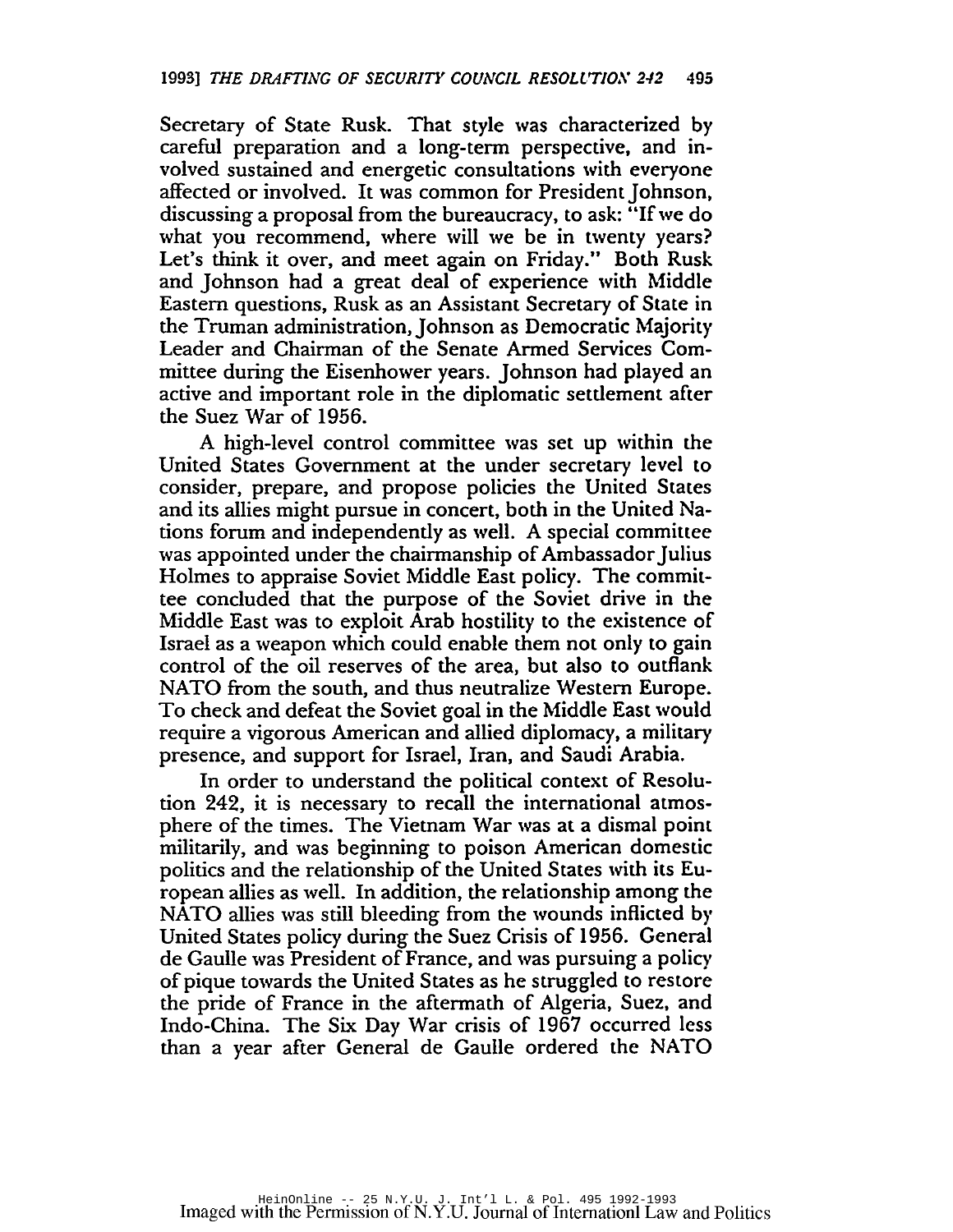forces out of France, and Belgium stepped fonvard to receive NATO Headquarters on Belgian soil.

Nonetheless, President Johnson and Secretary Rusk launched an extremely active and far-reaching Middle Eastern policy initiative based on the assumption that NATO solidarity could be achieved and maintained as the solid nucleus of a much larger coalition extending around the world. **In** the period before the Six Day War broke out, high level officials from Washington frequently supplemented the work of American ambassadors, and visited the capitals of key countries and the North Atlantic Council in order to pursue extended consultations. The British and American Middle East teams met regularly in London and Washington to examine the available policy alternatives and to recommend policy goals that would command general support outside of what was then still the Soviet bloc and the Arab world. And the United States was in nearly constant communication with the governments of Israel, Egypt, and the Soviet Union as well.

The objective of these exhaustive consultations was to explore every possible way to de-escalate the growing crisis and to prevent a war in which the Soviet Union might decide to intervene, to clarify the goals of American policy, and to reach agreement on a policy for the future of the Middle East that could be supported by as large a majority as possible in the United Nations. **In** PresidentJohnson's view, America's first goal in the area was to prevent what became the Six Day War, to face down possible Soviet intervention without provoking it, to promote NATO solidarity in every possible way, and to push the Arabs towards peace after twenty years of intransigent resistance to the idea of peace with Israel. I believe that these consultations, coupled with the universal perceptions of Soviet, Syrian, and Egyptian aggression, permitted the United States and Great Britain, acting together, to achieve something close to unanimity among the Western allies, and to obtain the passage of Resolution 242. This was the only time since 1947 that the Western bloc had agreed about how to handle an episode in the long Arab war against Israel.

While these efforts were being pursued, Nasser re-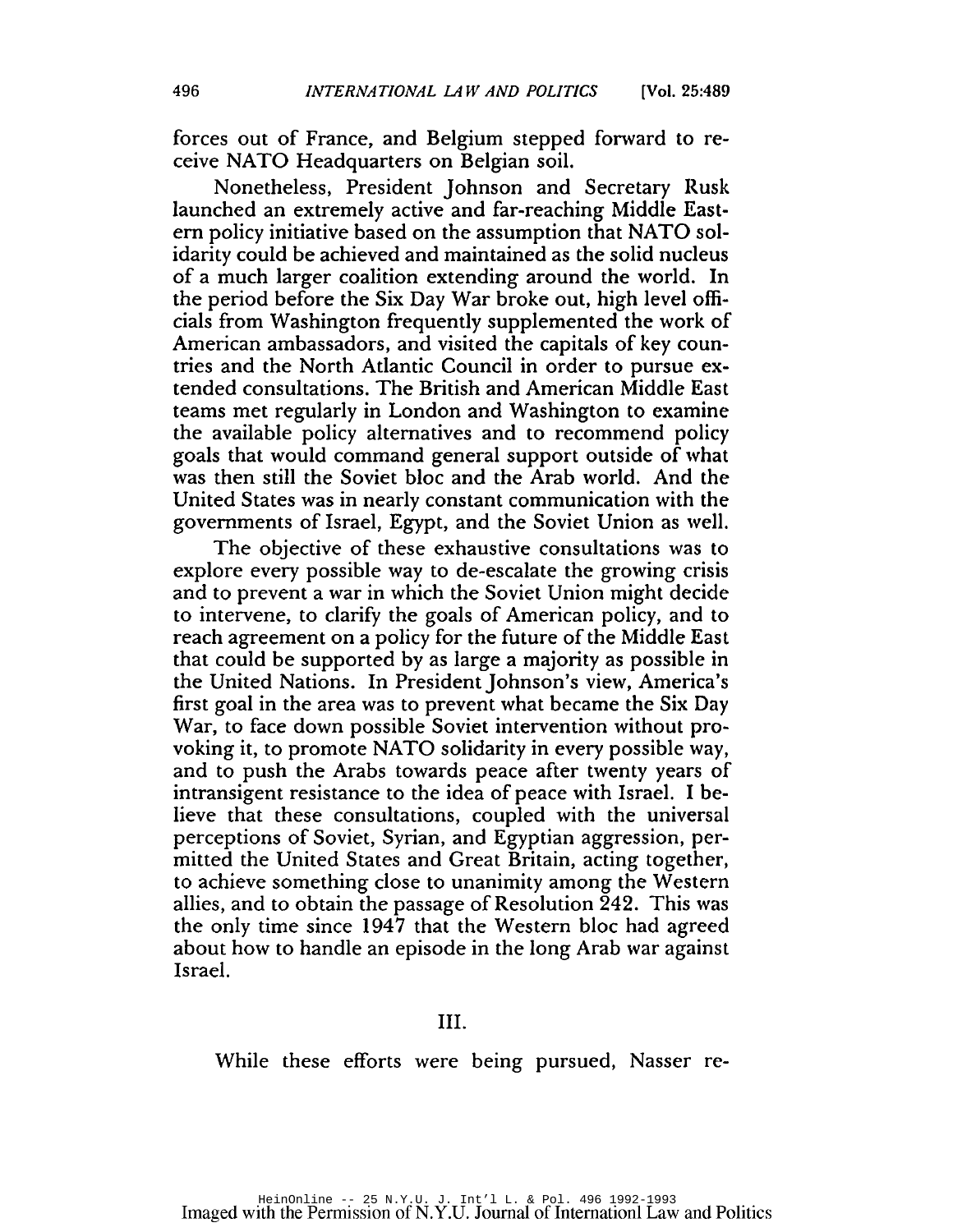quested that the U.N. peacekeeping force withdraw from the frontier between Israel and Egypt, including Sharm-el-Sheikh, at the mouth of the Straits of Tiran.<sup>12</sup> U Thant, the Secretary-General of the United Nations, replied that if Nasser wished the U.N. peacekeeping forces to withdraw from part of the area they were patrolling, he would have to ask those troops to withdraw from the entire frontier.<sup>13</sup> By prior agreement with Nasser, the Indian and Yugoslav troops which were part of the U.N. force withdrew immediately, $14$ thus destroying the force as any kind of obstacle to war, however fragile.

President Johnson forcefully denounced the Egyptian move for two reasons. Manifestly, the withdrawal of the U.N. forces greatly increased the risk of war. In addition, it had been agreed by the parties in 1957, as part of the price for Israeli withdrawal from the Sinai, that any use of force by Egypt to close the Straits of Tiran would be treated as an armed attack not only by the Israelis, but also by Great Britain and the United States, who had negotiated the agreement between Israel and Egypt, and guaranteed the Straits as an international waterway.15 That agreement provided for a special procedure of delay to be followed if Egypt ever did try to close the Straits of Tiran. <sup>16</sup>

When the Egyptian troops manned the guns controlling the Straits and announced that the watenvay was closed to Israeli shipping, the first shot in the Six Day War was effectively fired. It is no wonder that in a major speech on June 19, 1967, President Johnson said: "If a single act of folly was more responsible for this explosion than any other, I think it was the arbitrary and dangerous announced decision that the Straits of Tiran would be closed. The right of innocent mari-

<sup>12.</sup> See Report of the Secretary-General on the Withdrawal of the United Nations *Emergency Force,* U.N. GAOR, 5th Emergency Special Sess., Annex. Agenda Item 5, at 5, U.N. Doc. A/6730 (1967).

*<sup>13.</sup> See id.* at 6.

<sup>14.</sup> *See* BAILEY, *supra* note 9, at 199.

<sup>15.</sup> *See* Eugene V. Rostow. *Legal Aspects* of*the Search/or Peace <sup>111</sup> the Jfiddle East,* 64 PROC. AM. Soc. INT'L L. 64. 67 (1970). *Set also* Aide Memoire Handed to Israeli Ambassador Abba Eban on Feb. II. 1957. by Secrelary of State Dulles, in 3 THE ARAB-IsRAELI CONFLICT. *supra* nOle 8. al 637.

*<sup>16.</sup> See. e.g.,* Aide Memoire by Secretary-General Dag Hammarskjold on Conditions Governing Withdrawal of U.N.E.F. (Aug. 5, 1957). in 6 I.L.M. 593-602 (1967).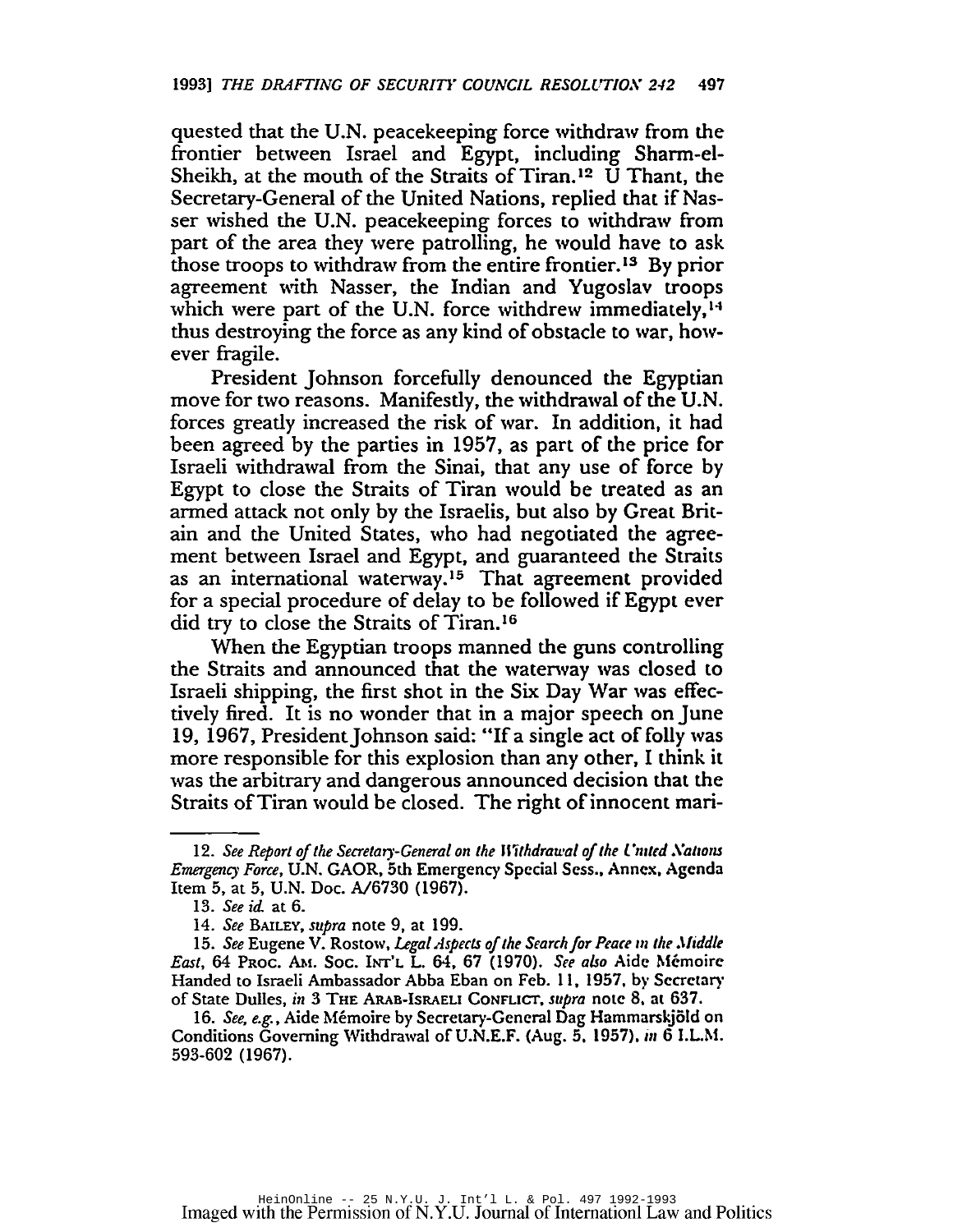time passage must be preserved for all nations." <sup>17</sup>

The period between May 23 and June 5 was one of frantic diplomatic effort by the United States, its allies, and many other friendly countries around the world to defuse the crisis by persuading Nasser to restore the situation in the Sinai as it had been before the dissolution of the U.N. peacekeeping force. That campaign was supplemented by a determined effort to organize an allied naval force to convoy Israeli and other vessels through the Straits of Tiran. The idea was suggested by the British Government, and was embraced as a matter of extreme urgency by Johnson and Rusk. Former President Eisenhower confirmed that he had indeed guaranteed the Straits of Tiran, and assured President Johnson of his full support, as a matter of national honor, if Johnson decided to use force.<sup>18</sup>

In view of the controversy then raging in Congress about the war in Vietnam, it was deemed politic to obtain a Congressional resolution specifically supporting military action to break the blockade of the Straits of Tiran. Britain, the United States, the Netherlands, Canada, and Australia quickly sent vessels to the Canal prepared to carry out the task. When Secretaries Rusk and McNamara consulted Congressional leaders on the subject, however, they found great reluctance to authorize "another Vietnam," and a decided preference for supporting an Israeli action in self-defense. When Jordan put its armed forces under Egyptian control, President Johnson concluded that war was inevitable. It would have been unconscionable for the United States to press the Israelis further to delay recourse to their legal right of self-defense.

The difference between Congressional opinion and the President's was never resolved. As the Arab mobilization reached a climax, the war exploded. The Soviet Union, which had resisted American proposals for a cease-fire for days, suddenly changed its mind as the Arab armies surrendered and the Israelis reached the Suez Canal.

<sup>17.</sup> President Lyndon B. johnson, Principles for Peace in the Middle East, Address Before the Department of State Foreign Policy Conference for Educators Uune 19, 1967), *in* DEP'T ST. BULL., july 10. 1967, at 33 [hereinafter johnson on Middle East].

*<sup>18.</sup> See* Rostow, *The Perils of Positivism, supra* note II, at 233.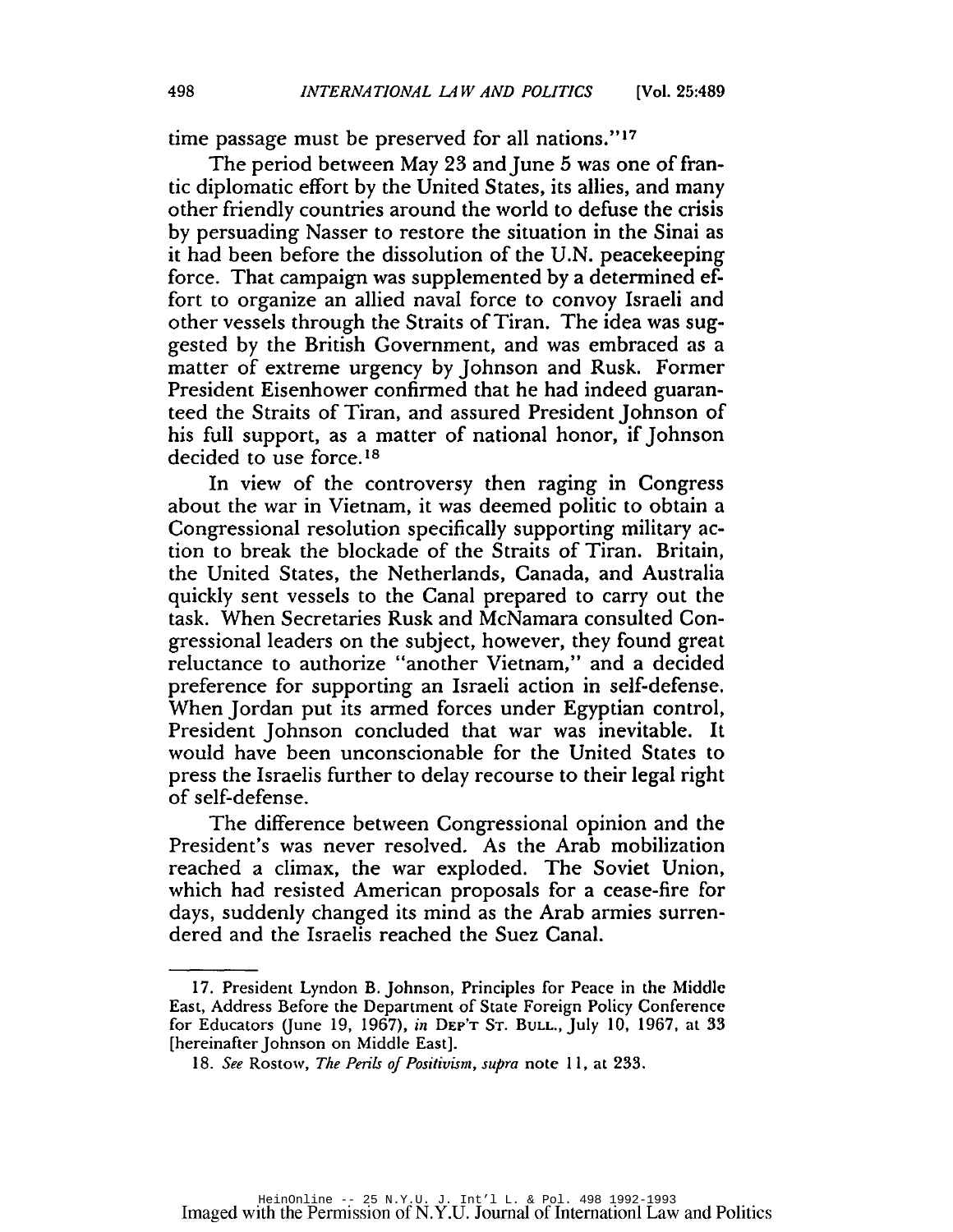## IV.

The long months of study and diplomacy devoted to the Middle Eastern crisis of 1966-67 incited a prompt articulation of Anglo-American policy after the Six Day War. President Johnson's speech of June 19, 1967 announced the ideas which became Resolution 242 after four more months of heated debate in the Security Council, the General Assembly, and then the Security Council again. johnson's statement of June 19 had several key points:

(1) It rejected proposals that Israel withdraw its forces to the Armistice Lines as they stood on June 4. "This is not a prescription for peace," the President said, quoting Ambassador Arthur Goldberg, "but for a renewal of hostilities."<sup>19</sup>

(2) There needed to be peace between the parties, real peace, before there could be any troop withdrawal.20 This principle, not spelled out in detail in the june 19th speech, was fully discussed before the United Nations. It reflected the history of the 1957 agreement which settled the Suez War of 1956. That settlement required Israel to withdraw from the Sinai in exchange for a series of promises by Egypt, all of which were broken: to respect Israel's borders, to allow Israel free passage on the international waterways of the region, and to make peace. More than any other factor, the Egyptian breach of the 1957 agreement led to the basic requirement of Resolution 242 that Israel could remain in the occupied territories until the parties establish "a just and lasting peace in the Middle East."21 Secretary Rusk was a particularly strong advocate of this position because of Egypt's violation of the 1957 agreement. The correlative principle of the Resolution, that the new and secure boundaries of Israel did not need to be the same as the Armistice Demarcation Lines of 1949, simply echoed the terms of the Armistice Agreements of 1949. These provided that the Armistice Lines were not to be considered political boundaries but could be changed when the parties moved from armistice to peace.

(3) The agreements of peace needed to be negotiated by the parties. "It is hard to see how it is possible for nations

<sup>19.</sup> Johnson on Middle East, *supra* note 17. at 34.

*<sup>20.</sup> See id.*

<sup>21.</sup> S.C. Res. 242. *supra* note 1. at 8.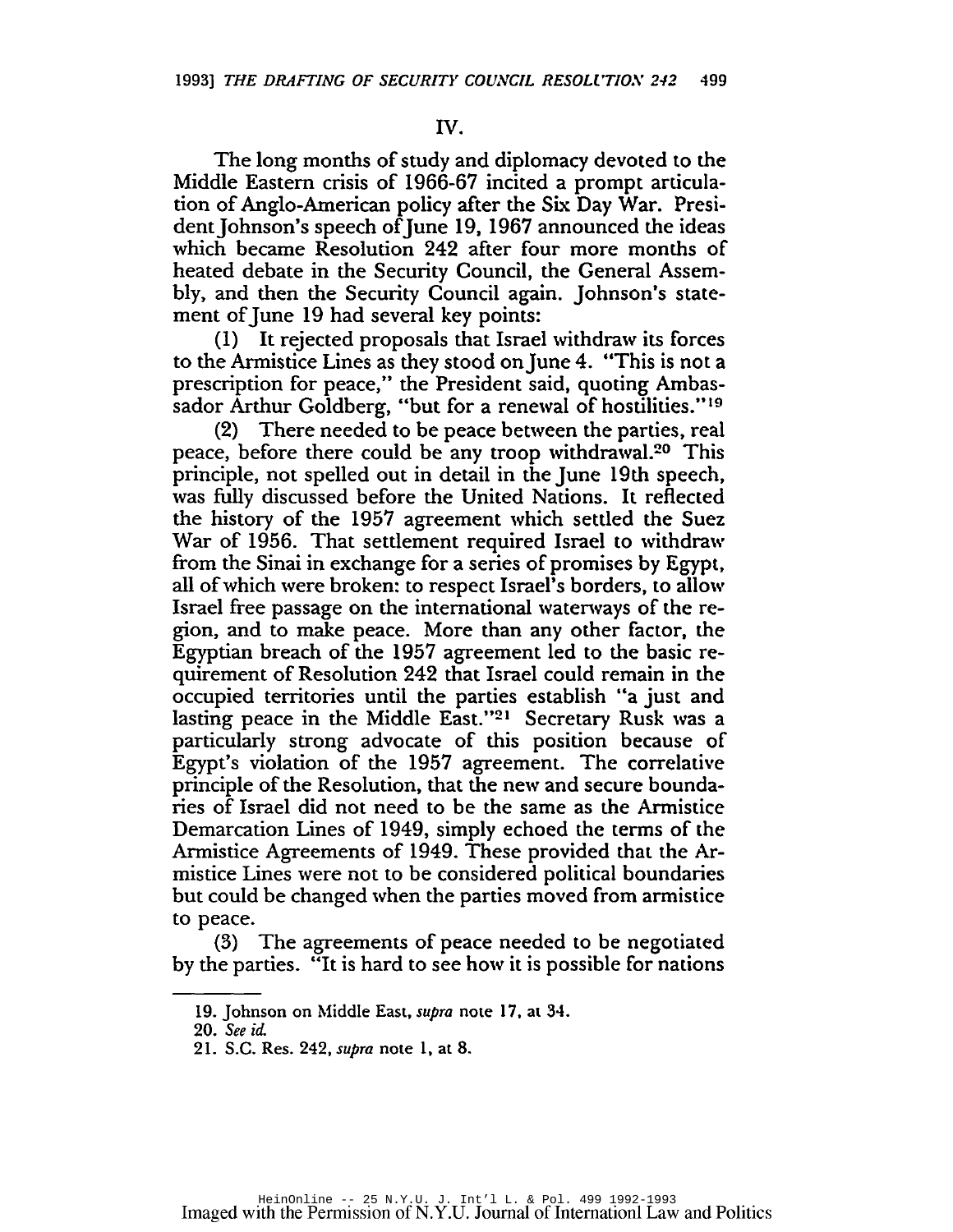to live together in peace if they cannot learn to reason together," said President johnson, expanding on an earlier statement that "[t]he nations of the region have had only fragile and violated truce lines for 20 years. What they need now are recognized boundaries and other arrangements that will give them security against terror, destruction, and war."<sup>22</sup>

(4) All the states in the region had the same right to have their territorial integrity and political independence respected; threats to end the life of any nation had become a burden to the peace.<sup>23</sup>

(5) There needed to be justice for the refugees. $24$ 

(6) Maritime rights through the international waterways of the area needed to be respected.<sup>25</sup>

(7) The special interest of the three great religions represented in jerusalem needed also to be assured.26

Two of these issues proved to be especially critical in the diplomacy of obtaining the passage of the Resolution in 1967, and in the subsequent struggle to implement it: first, the issue of coupling Israeli withdrawals and agreements on a state of peace; and second, the question of how much withdrawal, i.e., whether Israel is required by Resolution 242 to withdraw to the Armistice Demarcation Lines of 1949. Since Resolution 242 calls on Israel to withdraw only from "territories occupied" in the course of the Six Day War, that is, not from *all the* territories or from *the* territories it occupied in the course of the War, and since most of the boundaries in question are no more than armistice lines specifically designated as *not* being political boundaries,27 it is hard to believe that professional diplomats seriously claim in 1993 that Security Council Resolution 242 requires that Israel must return to the 1967 armistice lines. This Arab position is particularly bizarre applied to the West Bank and the Gaza Strip, where the jewish people have an incontestably valid claim

<sup>22.</sup> Johnson on Middle East, *supra* note 17, at 33-34.

*<sup>23.</sup> See id.*

*<sup>24.</sup> See id.*

*<sup>25.</sup> See id.*

*<sup>26.</sup> See id.*

*<sup>27.</sup> See, e.g.,* Egyptian-Israeli General Armistice Agreement, *supra* note

<sup>3,</sup> art. V, para. 2, 42 V.N.T.S. at 256.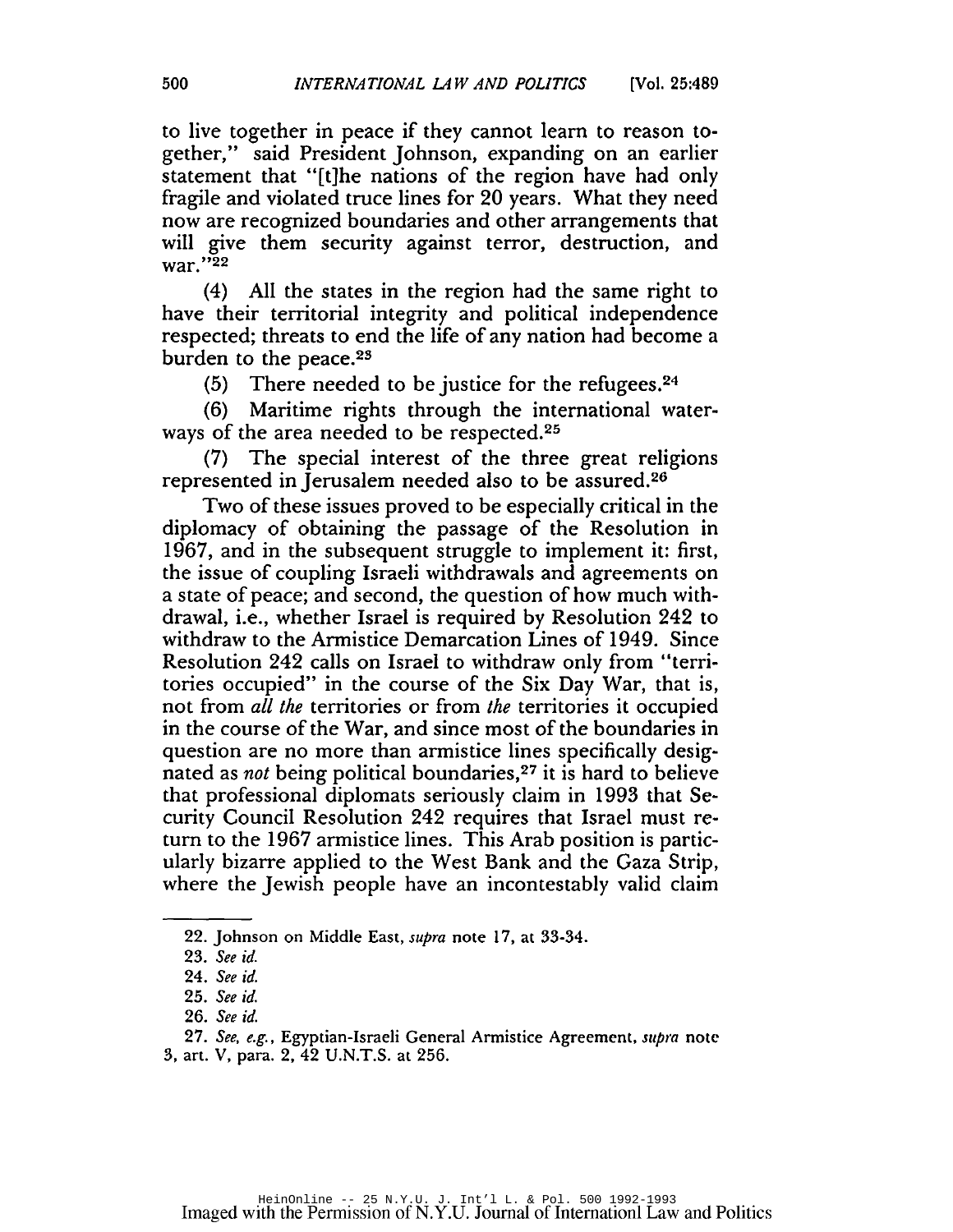under the original mandate<sup>28</sup> and Article 80 of the U.N. Charter<sup>29</sup> to make close settlements on the land.

Five and one half months of vehement public and private diplomacy in 1967 made it perfectly clear what the missing definite article in Resolution 242 means. Ingeniously drafted resolutions calling for withdrawal from *all* the territories were defeated in the Security Council and the General Assembly, one after another. Speaker after speaker made it explicit that Israel was not to be forced back to the fragile and vulnerable Armistice Demarcation Lines, but should retire once peace was made to what Resolution 242 called "secure and recognized" boundaries, agreed on by the parties. In negotiating such agreements, the parties should take into account, among other factors, security considerations, assured access to the international waterways of the region, a just settlement of the refugee problem, and, of course, their respective legal claims. In 1967, J. Lawrence Hargrove, the Director of the American Society of International Law, was Senior Adviser on International Law to the United States Mission to the United Nations. In testimony before a subcommittee of the House Committee on Foreign Affairs in 1971, he said:

The language "from territories" was regarded at the time of the adoption of the resolution as of high consequence because the proposal put fonvard by those espousing the Egyptian cause was withdrawal from "the territories." In the somewhat minute debate which frequently characterizes the period before the adoption of a United Nations resolution, the article "the" was regarded of considerable significance because its inclusion would seem to imply withdrawal from all territories which Israel had not occupied prior to the June war, but was at the present time occupying.

Consequently, the omission of "the" was in-

*<sup>28.</sup> See British Mandate for Palestine,* 8 LEAGUE OF NATIONS OJ. 1007, 1008-12 (1922).

*<sup>29.</sup> See* U.N. CHARTER art. 80, para. 1 ("nothing in this Chartcr shall bc construed in or of itself to alter in any manner the rights whatsoever of any states or any peoples or the terms of existing intcrnational instrumcnts ....").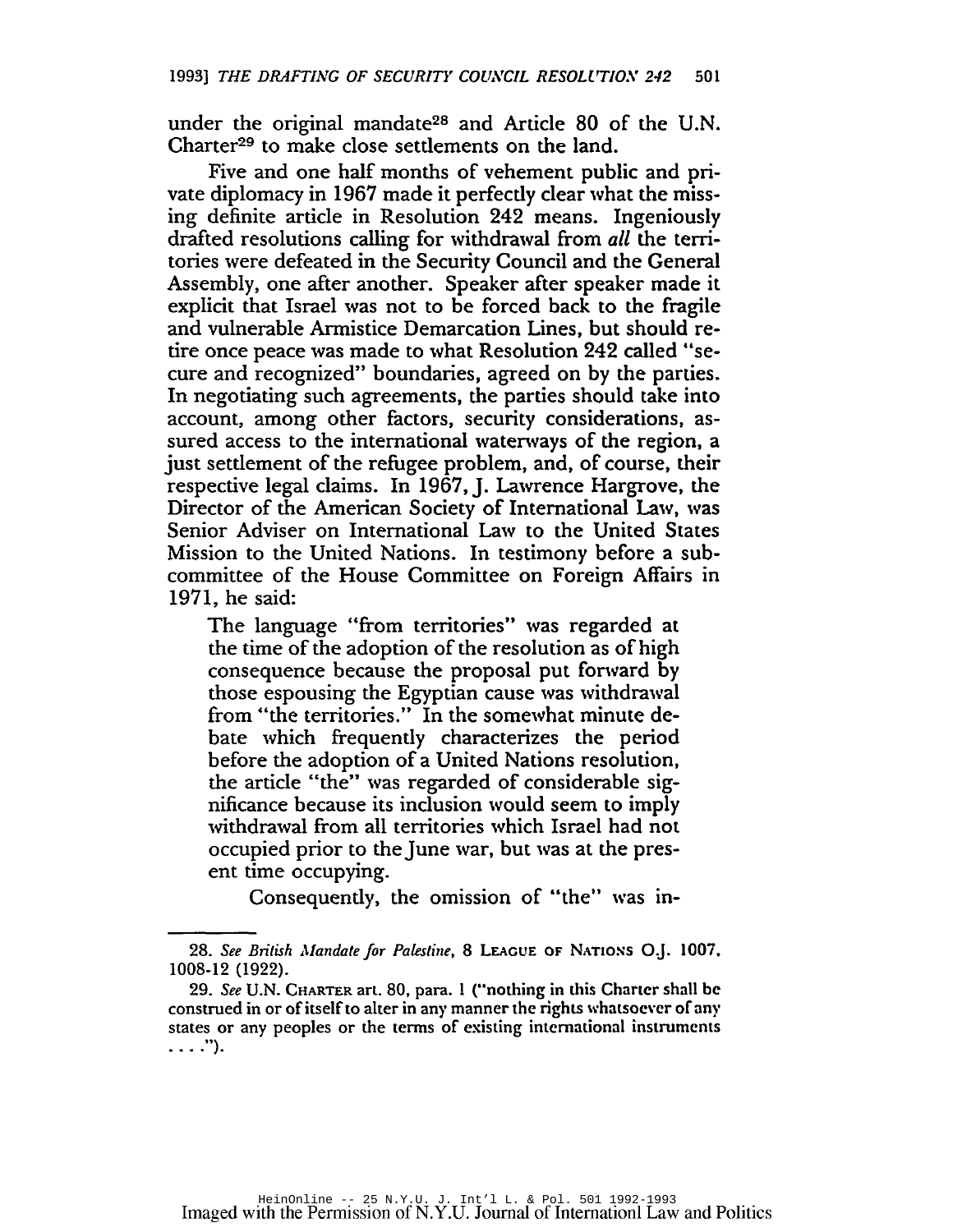tended on our part, as I understood it at the time, and was understood on all sides, to leave open the possibility of modifications in the lines which were occupied as of June 4, 1967, in the final settlement.30

In the case of Egypt, Israel accepted an agreement without territorial change as sufficient to satisfy Resolution 242. This agreement provided, inter alia, for the demilitarization and international protection of the Sinai Desert. The Sinai Desert, occupied by Israel between 1967 and 1979, had been Egyptian territory, and was never part of the mandate. The Egyptian model fits neither the Jordanian nor the Syrian case, however. Israel has a better legal claim to the West Bank than Jordan, and every military group which has studied the problem agrees that Israeli security requires control of the high places of the West Bank of the Jordan River, at the very least. And in the case of the Golan Heights, I have heard former Secretary of Defense McNamara say that if he were the Israeli Minister of Defense, he could never agree to giving them up. In short, what Resolution 242 does is to authorize the parties to make whatever territorial changes the situation requires. It does not require the Israelis to transfer to the Arabs all, most, or indeed any of the occupied territories. The Egyptian-Israeli Peace Treaty awards to an Arab state more than 90% of the territory Israel captured in the Six Day War. Can anyone say with a straight face that the Resolution requires the transfer of occupied territory in the West Bank and the Golan Heights as well? It surely permits such a transfer if the parties accept it. But it does not require it.

It is quite true that during the negotiations leading to the adoption of Resolution 242, some American representatives said that the Resolution contemplated only minor changes in the Armistice Demarcation Lines between Israel and Jordan as the parties drew a permanent boundary. In a mood of post-war hope and euphoria, Israel had just offered the Arabs a return to the Armistice Lines, with minor

*<sup>30.</sup> Middle East,* 1971: *The Need to Strengthen the Peace: Hearings Before the Subcomm. on Near East* of *the House Comm. on Foreign Affairs,* 92d Cong., 1st Sess. 187 (1971) (statement of J. Lawrence Hargrove, Director of Studies, American Society of International Law).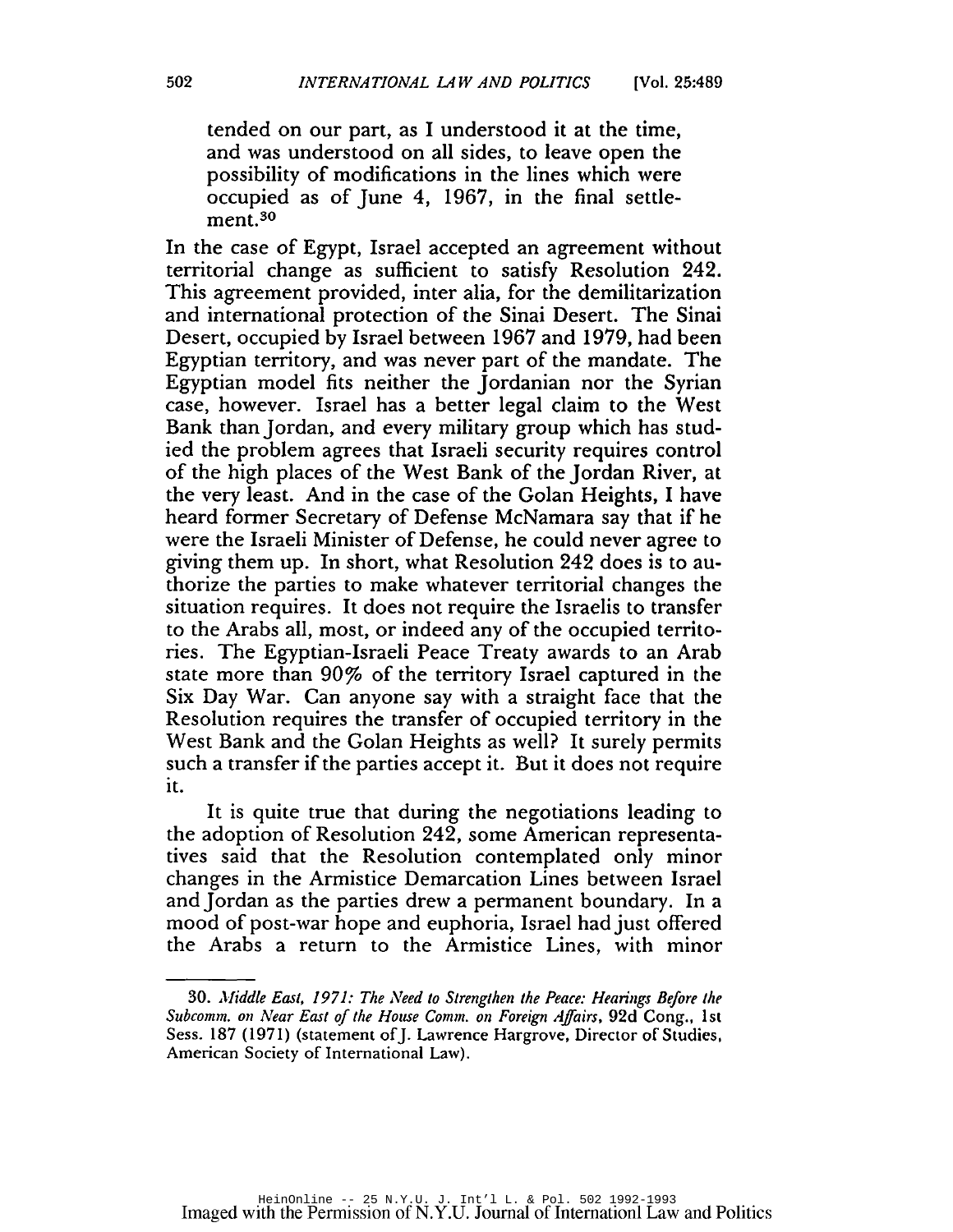changes only for jordan, in exchange for peace. The Arabs spumed that offer and announced instead a policy of "no negotiations, no recognition, no peace."31 At one point, Soviet Ambassador Dobrynin asked whether Resolution 242 meant only minor changes in the Armistice Lines for Jordan. He was told that so far as the United States was concerned that was the present position, but that if the Arabs persisted in their rejectionist policy, the American view of the territorial question might well change. Resolution 242 permitted very different outcomes, and security considerations were serious. Ambassador Dobrynin said that on that basis the Soviet Union could agree to this interpretation.32 The next day he telephoned to report that he would have to withdraw his approval. Evidently, his government had decided to have its cake and eat it too, if it could. The Soviet Union repeated the Arab line until it expired, and the Russian government since Gorbachev has not disclosed its hand.

Thus Resolution 242 leaves the issue of territorial settlement to the agreement of the parties. It was, however, negotiated with the boundary between Israel and jordan in the foreground. The United States has remained firmly opposed to the creation of a third Palestinian state on the territory of the Palestine mandate. An independent Jordan or a Jordan linked in an economic union with Israel is desirable from the point of view of everybody's security and prosperity. And a predominantly jewish Israel is one of the fundamental goals ofIsraeli policy. There is therefore no objective reason why these conflicting claims cannot be reconciled at the negotiations now being held. On the other hand, the risk that Arab negotiators might be murdered if they signed such agreements is a factor they can never ignore.

Resolution 242 was distilled with great pain from the agony of the prolonged Arab war against jewish settlement in Palestine. It is a fair compromise and offers a fair foundation for a just and lasting peace.

<sup>31.</sup> See, e.g., Summary of Resolution of Arab Summit Conference, Khartoum, Sudan (Sept. 1, 1967), *reprinted* in 2 N.Y.U. J. INT'L L. & Pot. 209 (1969).

*<sup>32.</sup> See* Rostow, *The Perils ojPos;tit'ism, supra* note II. at 242.